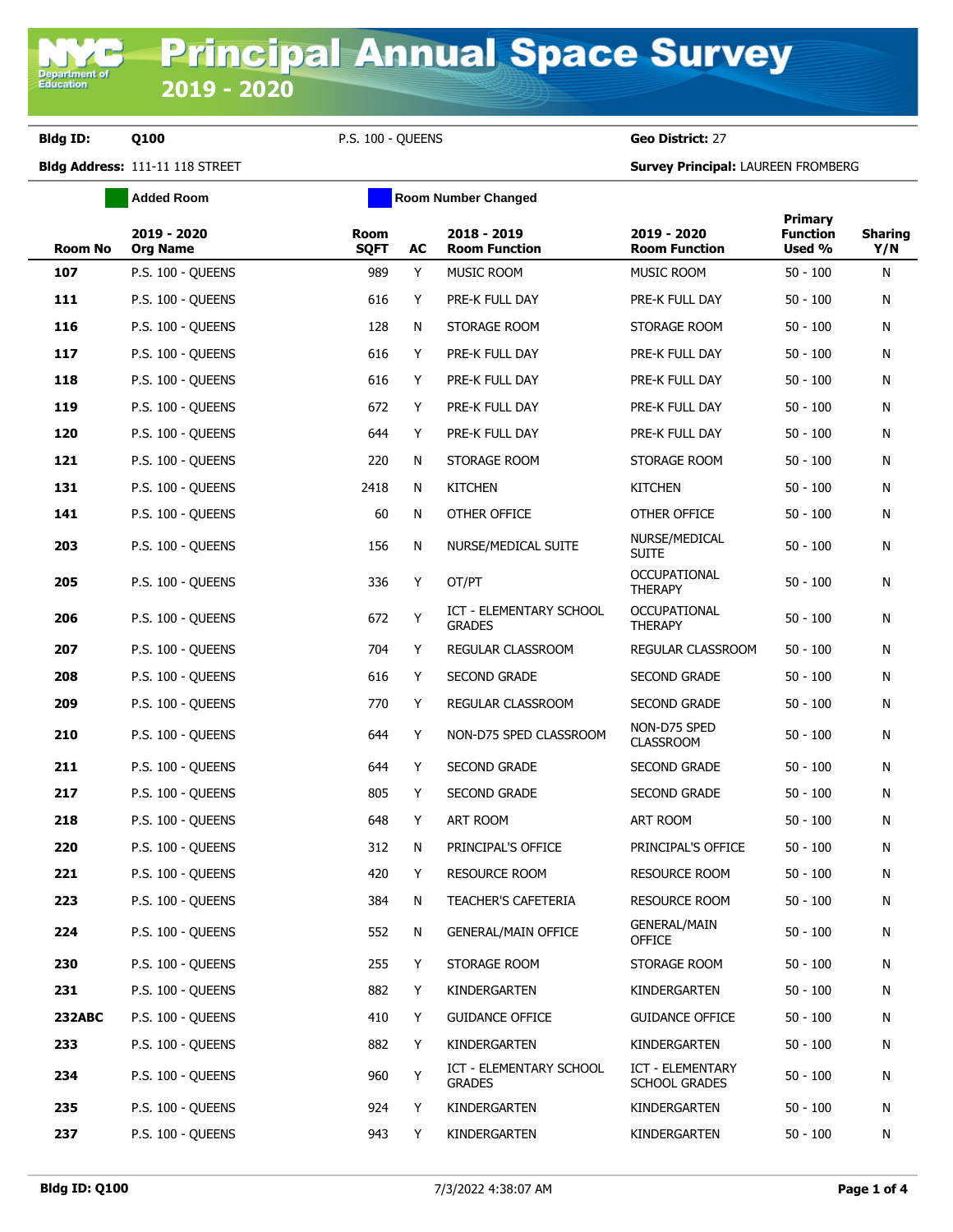**Bldg ID: Q100** P.S. 100 - QUEENS **Geo District:** 27

**Added Room Room Room Number Changed** 

**Bldg Address:** 111-11 118 STREET **Survey Principal:** LAUREEN FROMBERG

| <b>Room No</b> | 2019 - 2020<br><b>Org Name</b> | Room<br><b>SQFT</b> | AC | 2018 - 2019<br><b>Room Function</b>             | 2019 - 2020<br><b>Room Function</b>                       | Primary<br><b>Function</b><br>Used % | <b>Sharing</b><br>Y/N |
|----------------|--------------------------------|---------------------|----|-------------------------------------------------|-----------------------------------------------------------|--------------------------------------|-----------------------|
| 244            | P.S. 100 - QUEENS              | 1053                | Y  | NON-D75 SPED CLASSROOM                          | NON-D75 SPED<br><b>CLASSROOM</b>                          | $50 - 100$                           | N                     |
| 299            | P.S. 100 - QUEENS              | 720                 | Υ  | ACADEMIC INTERVENTION<br><b>SERVICES</b>        | <b>ACADEMIC</b><br><b>INTERVENTION</b><br><b>SERVICES</b> | $50 - 100$                           | N                     |
| 305            | P.S. 100 - QUEENS              | 616                 | Y  | REGULAR CLASSROOM                               | REGULAR CLASSROOM                                         | $50 - 100$                           | N                     |
| 306            | P.S. 100 - QUEENS              | 616                 | Y  | REGULAR CLASSROOM                               | NON-D75 SPED<br><b>CLASSROOM</b>                          | $50 - 100$                           | N                     |
| 307            | P.S. 100 - QUEENS              | 616                 | Y  | <b>ICT - ELEMENTARY SCHOOL</b><br><b>GRADES</b> | ICT - ELEMENTARY<br><b>SCHOOL GRADES</b>                  | $50 - 100$                           | N                     |
| 308            | P.S. 100 - QUEENS              | 644                 | Y  | THIRD GRADE                                     | THIRD GRADE                                               | $50 - 100$                           | N                     |
| 309            | P.S. 100 - QUEENS              | 644                 | Y  | NON-D75 SPED CLASSROOM                          | REGULAR CLASSROOM                                         | $50 - 100$                           | N                     |
| 310            | <b>P.S. 100 - QUEENS</b>       | 616                 | Y  | NON-D75 SPED CLASSROOM                          | NON-D75 SPED<br><b>CLASSROOM</b>                          | $50 - 100$                           | N                     |
| 311            | <b>P.S. 100 - QUEENS</b>       | 644                 | Y  | <b>SETSS</b>                                    | NON-D75 SPED<br><b>CLASSROOM</b>                          | $50 - 100$                           | N                     |
| 312            | P.S. 100 - QUEENS              | 238                 | Y  | <b>RESOURCE ROOM</b>                            | <b>RESOURCE ROOM</b>                                      | $50 - 100$                           | N                     |
| 316            | P.S. 100 - QUEENS              | 336                 | Y  | AP'S OFFICE                                     | <b>AP'S OFFICE</b>                                        | $50 - 100$                           | N                     |
| 317            | <b>P.S. 100 - QUEENS</b>       | 644                 | Y  | SPECIAL ED SUPPORT                              | DANCE ROOM                                                | $50 - 100$                           | N                     |
| 318            | <b>P.S. 100 - QUEENS</b>       | 644                 | Y  | REGULAR CLASSROOM                               | SCIENCE CLASSROOM<br>FOR PS                               | $50 - 100$                           | N                     |
| 319            | <b>P.S. 100 - QUEENS</b>       | 644                 | Y  | THIRD GRADE                                     | THIRD GRADE                                               | $50 - 100$                           | N                     |
| 320            | <b>P.S. 100 - QUEENS</b>       | 644                 | Y  | THIRD GRADE                                     | THIRD GRADE                                               | $50 - 100$                           | N                     |
| 330            | <b>P.S. 100 - QUEENS</b>       | 195                 | Y  | OTHER OFFICE                                    | OTHER OFFICE                                              | $50 - 100$                           | N                     |
| 331            | <b>P.S. 100 - QUEENS</b>       | 792                 | Y  | <b>FIRST GRADE</b>                              | <b>FIRST GRADE</b>                                        | $50 - 100$                           | N                     |
| 332            | <b>P.S. 100 - QUEENS</b>       | 588                 | Y  | NON-D75 SPED CLASSROOM                          | NON-D75 SPED<br><b>CLASSROOM</b>                          | $50 - 100$                           | N                     |
| 333            | P.S. 100 - QUEENS              | 882                 | Y  | <b>FIRST GRADE</b>                              | <b>FIRST GRADE</b>                                        | $50 - 100$                           | N                     |
| 334            | P.S. 100 - QUEENS              | 1066                | Y  | KINDERGARTEN                                    | <b>FIRST GRADE</b>                                        | $50 - 100$                           | N                     |
| 335            | P.S. 100 - QUEENS              | 882                 | Y  | <b>FIRST GRADE</b>                              | <b>FIRST GRADE</b>                                        | $50 - 100$                           | N                     |
| 337            | <b>P.S. 100 - QUEENS</b>       | 920                 | Y  | ICT - ELEMENTARY SCHOOL<br><b>GRADES</b>        | SCIENCE CLASSROOM<br>FOR PS                               | $50 - 100$                           | N                     |
| 344            | P.S. 100 - QUEENS              | 1066                | Y  | <b>FIRST GRADE</b>                              | <b>ICT - ELEMENTARY</b><br><b>SCHOOL GRADES</b>           | $50 - 100$                           | N                     |
| 399            | P.S. 100 - QUEENS              | 646                 | Y  | <b>FUNDED - ESL</b>                             | FUNDED - ESL                                              | $50 - 100$                           | N                     |
| 403            | P.S. 100 - QUEENS              | 152                 | Y  | RESOURCE ROOM                                   | RESOURCE ROOM                                             | $50 - 100$                           | N                     |
| 405            | P.S. 100 - OUEENS              | 616                 | Υ  | ICT - ELEMENTARY SCHOOL<br><b>GRADES</b>        | ICT - ELEMENTARY<br><b>SCHOOL GRADES</b>                  | $50 - 100$                           | N                     |
| 406            | P.S. 100 - QUEENS              | 616                 | Y  | FOURTH GRADE                                    | FOURTH GRADE                                              | $50 - 100$                           | N                     |
| 407            | P.S. 100 - QUEENS              | 616                 | Y  | <b>FOURTH GRADE</b>                             | <b>FOURTH GRADE</b>                                       | $50 - 100$                           | N                     |
| 408            | P.S. 100 - QUEENS              | 616                 | Y  | <b>FOURTH GRADE</b>                             | <b>FOURTH GRADE</b>                                       | $50 - 100$                           | N                     |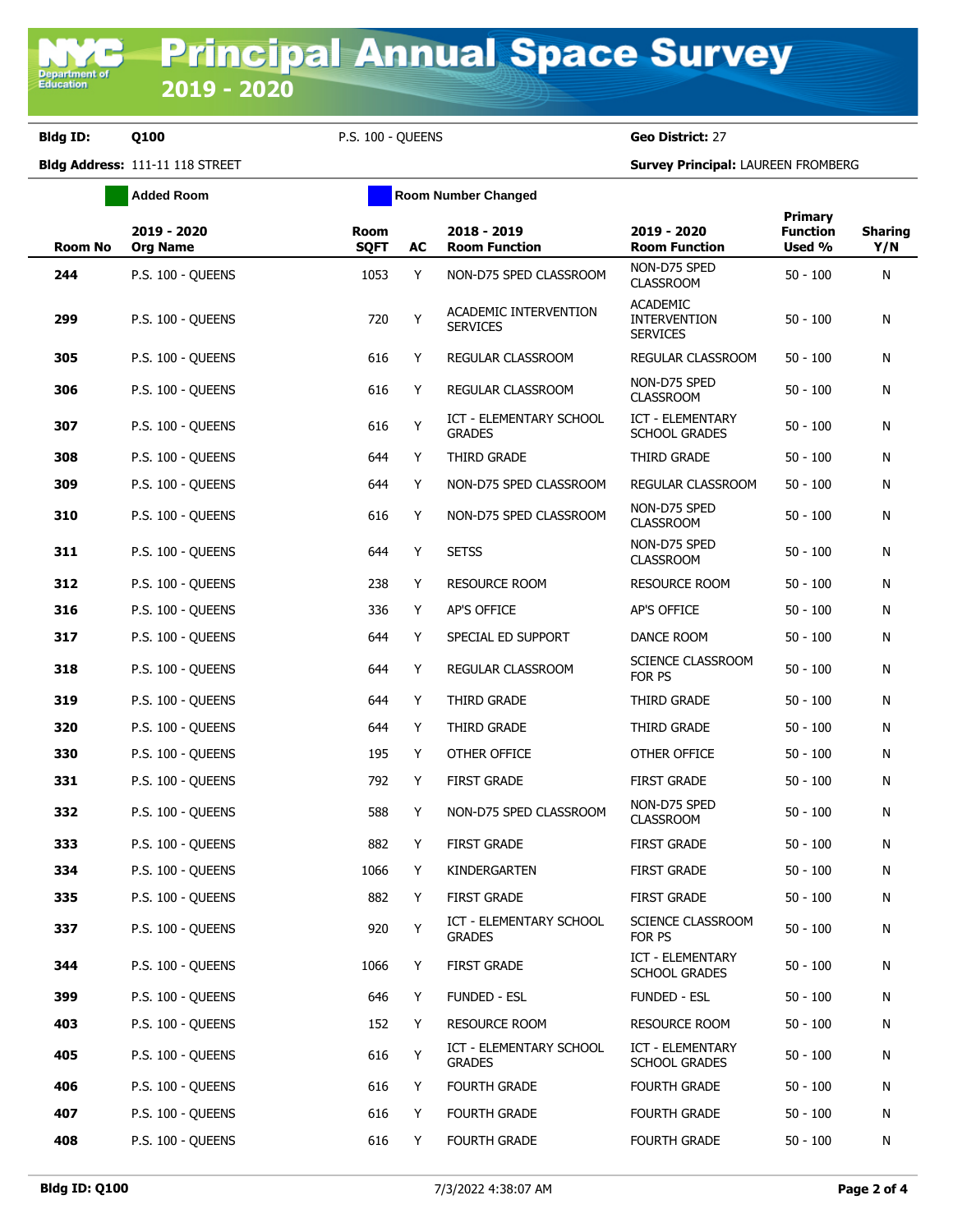**Bldg ID: Q100** P.S. 100 - QUEENS **Geo District:** 27

**Bldg Address:** 111-11 118 STREET **Survey Principal:** LAUREEN FROMBERG

|                | Added Room                                                          |                            |    | <b>Room Number Changed</b>               |                                                           |                                      |                       |
|----------------|---------------------------------------------------------------------|----------------------------|----|------------------------------------------|-----------------------------------------------------------|--------------------------------------|-----------------------|
| <b>Room No</b> | 2019 - 2020<br><b>Org Name</b>                                      | <b>Room</b><br><b>SQFT</b> | AC | 2018 - 2019<br><b>Room Function</b>      | 2019 - 2020<br><b>Room Function</b>                       | Primary<br><b>Function</b><br>Used % | <b>Sharing</b><br>Y/N |
| 409            | <b>P.S. 100 - OUEENS</b>                                            | 616                        | Y  | <b>SPEECH</b>                            | <b>SPEECH</b>                                             | $50 - 100$                           | N                     |
| 410            | <b>P.S. 100 - OUEENS</b>                                            | 616                        | Y  | <b>FIFTH GRADE</b>                       | <b>FIFTH GRADE</b>                                        | $50 - 100$                           | N                     |
| 411            | P.S. 100 - QUEENS                                                   | 616                        | Y  | <b>FIFTH GRADE</b>                       | <b>FIFTH GRADE</b>                                        | $50 - 100$                           | N                     |
| 416            | P.S. 100 - QUEENS                                                   | 560                        | Y  | NON-D75 SPED CLASSROOM                   | NON-D75 SPED<br><b>CLASSROOM</b>                          | $50 - 100$                           | N                     |
| 417            | P.S. 100 - OUEENS                                                   | 616                        | Y  | <b>FIFTH GRADE</b>                       | <b>FIFTH GRADE</b>                                        | $50 - 100$                           | N                     |
| 418            | P.S. 100 - QUEENS                                                   | 616                        | N  | <b>FIFTH GRADE</b>                       | <b>FIFTH GRADE</b>                                        | $50 - 100$                           | N                     |
| 420            | P.S. 100 - QUEENS                                                   | 616                        | Y  | ICT - ELEMENTARY SCHOOL<br><b>GRADES</b> | <b>ICT - ELEMENTARY</b><br><b>SCHOOL GRADES</b>           | 50 - 100                             | N                     |
| 421            | P.S. 100 - OUEENS                                                   | 874                        | Y  | <b>LIBRARY</b>                           | <b>LIBRARY</b>                                            | $50 - 100$                           | N                     |
| 499            | P.S. 100 - QUEENS                                                   | 608                        | Y  | ACADEMIC INTERVENTION<br><b>SERVICES</b> | <b>ACADEMIC</b><br><b>INTERVENTION</b><br><b>SERVICES</b> | 50 - 100                             | Ν                     |
| <b>AUD</b>     | P.S. 100 - QUEENS                                                   | 4140                       | Y  | <b>AUDITORIUM</b>                        | <b>AUDITORIUM</b>                                         | 50 - 100                             | N                     |
| <b>B30</b>     | P.S. 100 - OUEENS                                                   | 91                         | Y  | <b>GENERAL BUILDING SUPPORT</b>          | <b>GENERAL BUILDING</b><br><b>SUPPORT</b>                 | $50 - 100$                           | N                     |
| <b>B31</b>     | <b>P.S. 100 - OUEENS</b>                                            | 336                        | Y  | <b>GENERAL BUILDING SUPPORT</b>          | <b>GENERAL BUILDING</b><br><b>SUPPORT</b>                 | $50 - 100$                           | N                     |
| <b>B33</b>     | P.S. 100 - QUEENS                                                   | 2788                       | Y  | <b>GENERAL BUILDING SUPPORT</b>          | <b>GENERAL BUILDING</b><br><b>SUPPORT</b>                 | 50 - 100                             | N                     |
| <b>B34</b>     | <b>P.S. 100 - QUEENS</b>                                            | 2107                       | Y  | <b>GENERAL BUILDING SUPPORT</b>          | <b>GENERAL BUILDING</b><br><b>SUPPORT</b>                 | $50 - 100$                           | N                     |
| <b>B36</b>     | P.S. 100 - QUEENS                                                   | 160                        | Y  | <b>GENERAL BUILDING SUPPORT</b>          | <b>GENERAL BUILDING</b><br><b>SUPPORT</b>                 | $50 - 100$                           | N                     |
| <b>B45</b>     | <b>P.S. 100 - QUEENS</b>                                            | 200                        | Υ  | <b>GENERAL BUILDING SUPPORT</b>          | <b>GENERAL BUILDING</b><br><b>SUPPORT</b>                 | 50 - 100                             | N                     |
| <b>BOIL</b>    | <b>P.S. 100 - OUEENS</b>                                            | 8265                       | Y  | <b>GENERAL BUILDING SUPPORT</b>          | <b>GENERAL BUILDING</b><br><b>SUPPORT</b>                 | 50 - 100                             | N                     |
| CAF1           | P.S. 100 - OUEENS                                                   | 2325                       | Y  | STUDENT CAFETERIA                        | STUDENT CAFETERIA                                         | $50 - 100$                           | N                     |
| <b>GYM</b>     | P.S. 100 - QUEENS                                                   | 4060                       | Y  | <b>GYMNASIUM</b>                         | <b>GYMNASIUM</b>                                          | $50 - 100$                           | N                     |
| <b>MULT</b>    | P.S. 100 - OUEENS                                                   | 3910                       | Y  | MULTI-PURPOSE ROOM                       | MULTI-PURPOSE<br><b>ROOM</b>                              | $50 - 100$                           | N                     |
|                | How many hallway bathrooms for students are there in your building? |                            |    |                                          |                                                           | 14                                   |                       |
|                | Are any of the student bathrooms being shared by multiple schools?  |                            |    |                                          |                                                           | N                                    |                       |

| Are any of those non-instructional spaces being shared?                                                                                                                                      | N |
|----------------------------------------------------------------------------------------------------------------------------------------------------------------------------------------------|---|
| Please identify the number of non-instructional spaces, not reported above, being used for<br>instructional purposes, academic intervention services, or therapeutic or counseling services: |   |
| Are all the student bathrooms open throughout the day?                                                                                                                                       |   |
| Are any of the student bathrooms being shared by multiple schools?                                                                                                                           | N |
| <u>now many nanway batmooms ior staachts arc there in your banang:</u>                                                                                                                       |   |